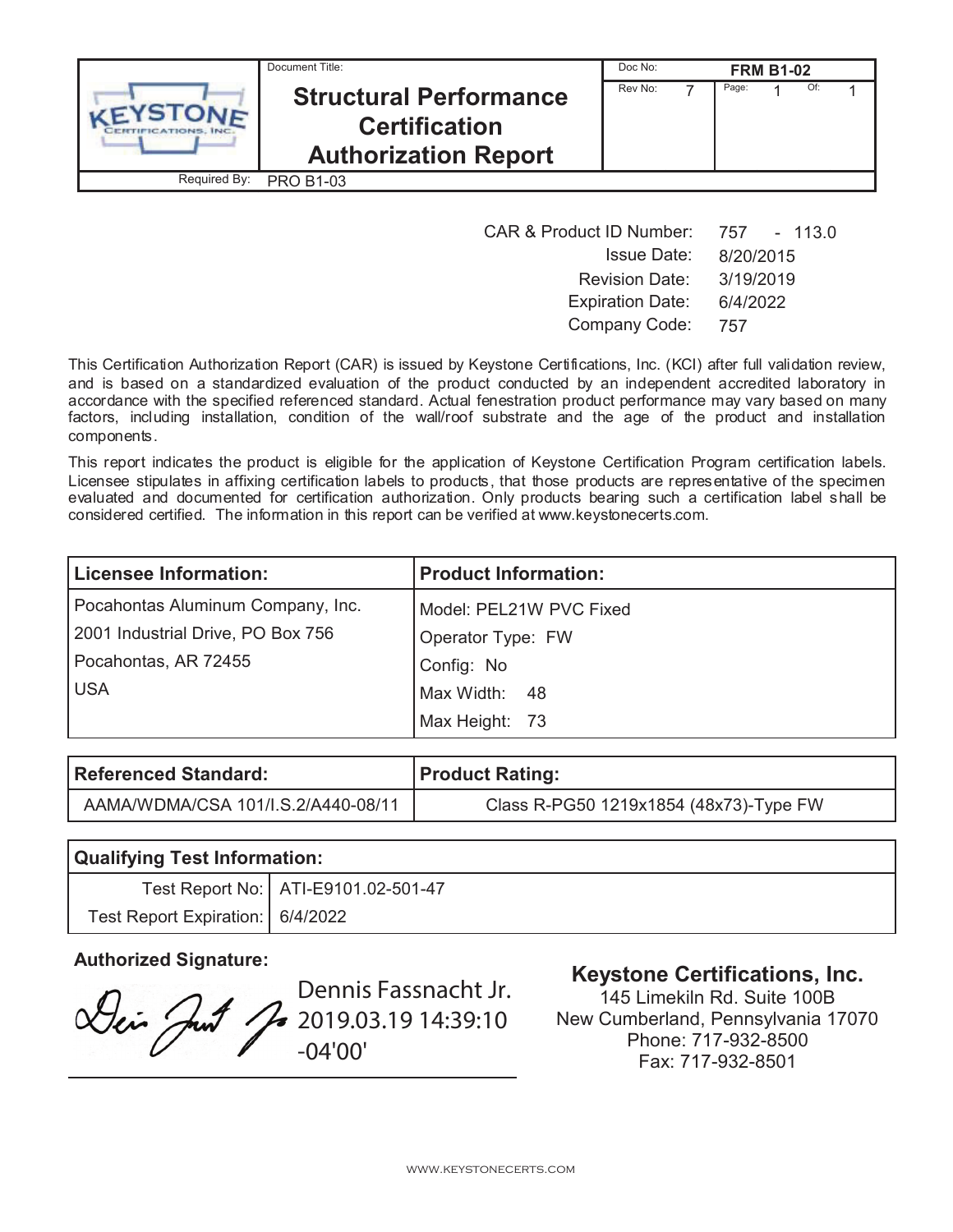|              | Document Title:                                                                      | Doc No: |       | <b>FRM B1-02</b> |     |  |
|--------------|--------------------------------------------------------------------------------------|---------|-------|------------------|-----|--|
|              | <b>Structural Performance</b><br><b>Certification</b><br><b>Authorization Report</b> | Rev No: | Page: |                  | Of: |  |
| Required By: | <b>PRO B1-03</b>                                                                     |         |       |                  |     |  |

| <b>CAR &amp; Product ID Number:</b> | 757 - 114.0 |
|-------------------------------------|-------------|
| <b>Issue Date:</b>                  | 8/20/2015   |
| <b>Revision Date:</b>               | 3/19/2019   |
| <b>Expiration Date:</b>             | 6/4/2022    |
| Company Code:                       | 757         |

This Certification Authorization Report (CAR) is issued by Keystone Certifications, Inc. (KCI) after full validation review, and is based on a standardized evaluation of the product conducted by an independent accredited laboratory in accordance with the specified referenced standard. Actual fenestration product performance may vary based on many factors, including installation, condition of the wall/roof substrate and the age of the product and installation components.

This report indicates the product is eligible for the application of Keystone Certification Program certification labels. Licensee stipulates in affixing certification labels to products, that those products are representative of the specimen evaluated and documented for certification authorization. Only products bearing such a certification label shall be considered certified. The information in this report can be verified at www.keystonecerts.com.

| <b>Licensee Information:</b>      | <b>Product Information:</b> |
|-----------------------------------|-----------------------------|
| Pocahontas Aluminum Company, Inc. | Model: PEL21W PVC Fixed     |
| 2001 Industrial Drive, PO Box 756 | Operator Type: FW           |
| Pocahontas, AR 72455              | Config: No                  |
| <b>USA</b>                        | Max Width: 36               |
|                                   | Max Height: 61              |

| <b>Referenced Standard:</b>        | Product Rating:                         |
|------------------------------------|-----------------------------------------|
| AAMA/WDMA/CSA 101/I.S.2/A440-08/11 | Class R-PG50 914x1549* (36x61*)-Type FW |

| <b>Qualifying Test Information:</b> |                                       |  |
|-------------------------------------|---------------------------------------|--|
|                                     | Test Report No:   ATI-E9101.02-501-47 |  |
| Test Report Expiration:   6/4/2022  |                                       |  |

Dennis Fassnacht Jr. Dei Just 2019.03.19 14:44:38 -04'00'

# **Authorized Signature: Keystone Certifications, Inc.**

145 Limekiln Rd. Suite 100B New Cumberland, Pennsylvania 17070 Phone: 717-932-8500 Fax: 717-932-8501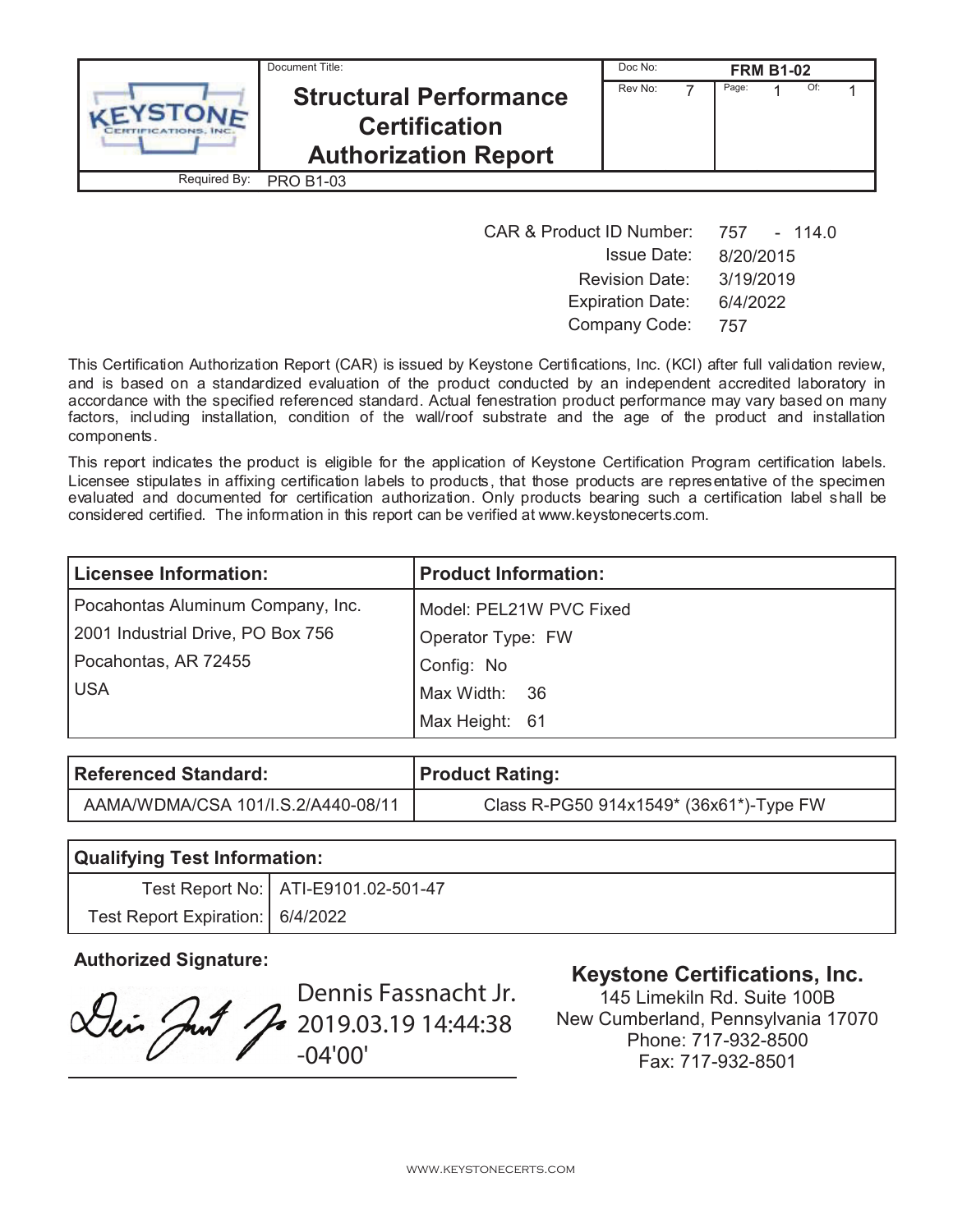



# **TEST REPORT**

# **Report No.**: E9101.02-501-47

# **Rendered to**:

# POCAHONTAS ALUMINUM CO., INC. Pocahontas, Arizona

# **PRODUCT TYPE**: PVC Fixed Window **SERIES/MODEL**: PEL21W

**SPECIFICATION(S)**: AAMA/WDMA/CSA 101/I.S.2/A440-11, *NAFS 2011 - North American Fenestration Standard/Specification for Windows, Doors, and Skylights*

AAMA/WDMA/CSA 101/I.S.2/A440-08, *NAFS - North American Fenestration Standard/Specification for Windows, Doors, and Skylights*

|                                                      | <b>Summary of Results</b>                            |                                                      |  |  |
|------------------------------------------------------|------------------------------------------------------|------------------------------------------------------|--|--|
| <b>Title</b>                                         | <b>Test Specimen #1</b>                              | <b>Test Specimen #2</b>                              |  |  |
| AAMA/WDMA/CSA                                        | Class R-PG50 1219 x 1854                             | Class R-PG50 914 x 1549*                             |  |  |
| 101/I.S.2/A440-08 and -11                            | $(48 \times 73)$ - Type FW                           | $(36 \times 61^*)$ - Type FW                         |  |  |
| Design Pressure                                      | $\pm 2400$ Pa ( $\pm 50.13$ psf)                     | $\pm 2400$ Pa ( $\pm 50.13$ psf)                     |  |  |
| Air Infiltration                                     | $0.1$ L/s/m <sup>2</sup> (0.01 cfm/ft <sup>2</sup> ) | $0.1$ L/s/m <sup>2</sup> (0.01 cfm/ft <sup>2</sup> ) |  |  |
| Canadian Air<br>Infiltration/Exfiltration Level      | Fixed                                                | Fixed                                                |  |  |
| <b>Water Penetration Resistance Test</b><br>Pressure | 360 Pa (7.52 psf)                                    | 360 Pa (7.52 psf)                                    |  |  |

# **Test Completion Date**: 06/04/15

Reference must be made to Report No. E9101.02-501-47, dated 07/31/15 for complete test specimen description and detailed test results.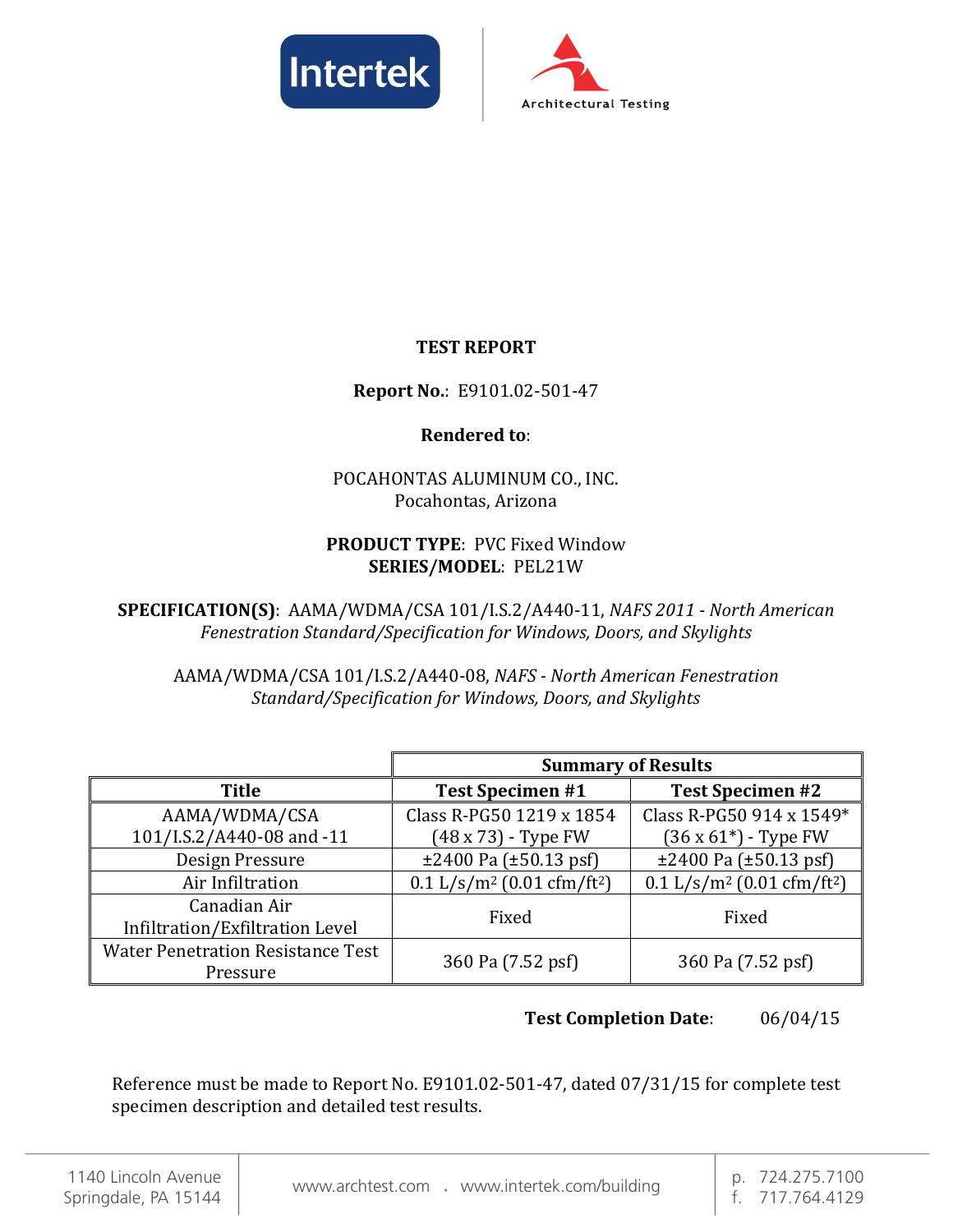



| 1.0 Report Issued To: | Pocahontas Aluminum Co., Inc.<br>2001 Industrial Drive<br>Pocahontas, Arizona 72455                                                               |
|-----------------------|---------------------------------------------------------------------------------------------------------------------------------------------------|
| 2.0 Test Laboratory:  | Architectural Testing, Inc., a subsidiary of Intertek (Intertek-<br>ATI)<br>1140 Lincoln Avenue<br>Springdale, Pennsylvania 15144<br>724-275-7100 |

#### **3.0 Project Summary**:

- **3.1 Product Type**: PVC Fixed Window
- **3.2 Series/Model**: PEL21W
- **3.3 Compliance Statement**: Results obtained are tested values and were secured by using the designated test method(s). The specimens tested successfully met the performance requirements for the following ratings:

| <b>Test</b><br>Specimen(s) | Title                     | <b>Summary of Results</b>                        |
|----------------------------|---------------------------|--------------------------------------------------|
|                            | 101/I.S.2/A440-08 and -11 | Class R-PG50 1219 x 1854 (48 x 73) -<br>Type FW  |
|                            | 101/I.S.2/A440-08 and -11 | Class R-PG50 914 x 1549* (36 x 61*)<br>– Type FW |

*General Note: An asterisk (\*) next to the size designation indicates that the size tested for optional performance was smaller than the Gateway test size for the product type and class.*

- **3.4 Test Dates**: 06/22/15 06/24/15
- **3.5 Test Record Retention End Date**: All test records for this report will be retained until June 24, 2019.
- **3.6 Test Location**: Veka Inc. test facility in Fombell, Pennsylvania. Calibration of test equipment was performed by Intertek-ATI in accordance with AAMA 205-01 "In-Plant Testing Guidelines for Manufacturers and Independent Laboratories".
- **3.7 Test Specimen Source**: The test specimen(s) were provided by the client. Representative samples of the test specimen(s) will be retained by Intertek-ATI for a minimum of four years from the test completion date.
- **3.8 Drawing Reference**: The test specimen drawings have been reviewed by Intertek-ATI and are representative of the test specimen(s) reported herein. Test specimen construction was verified by Intertek-ATI per the drawings located in Appendix C. Any deviations are documented herein or on the drawings.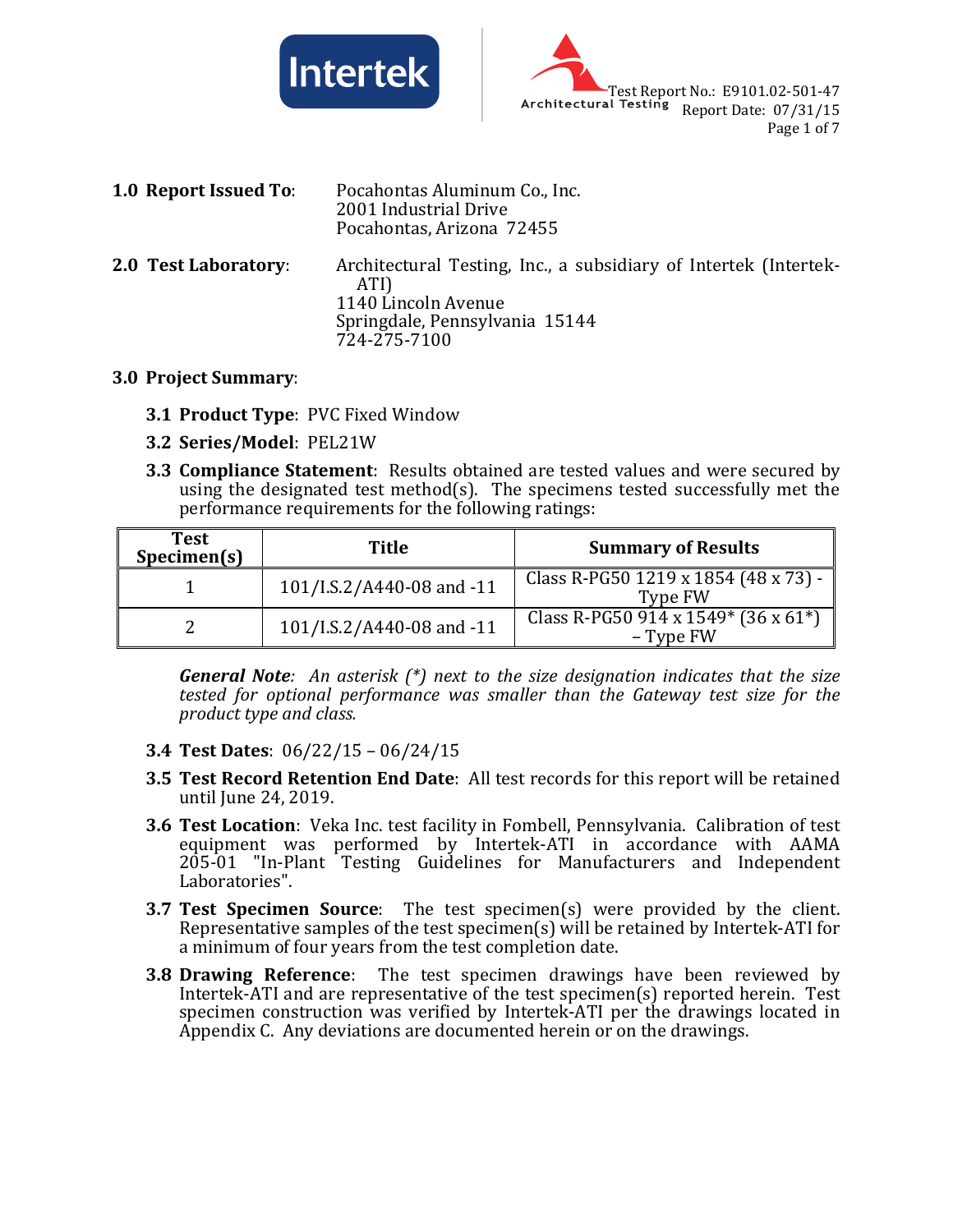



## **3.0 Project Summary**: (Continued)

## **3.9 List of Official Observers**:

Name Company

Doug Merry **Veka Inc.**<br>Cornell Charles **Veka Inc.** Cornell Charles<br>
Ioseph Allison<br>
Intertek-ATI Joseph Allison

# **4.0 Test Specification(s)**:

AAMA/WDMA/CSA 101/I.S.2/A440-11, *NAFS 2011 - North American Fenestration Standard/Specification for Windows, Doors, and Skylights*

AAMA/WDMA/CSA 101/I.S.2/A440-08, *NAFS - North American Fenestration Standard/Specification for Windows, Doors, and Skylights*

# **5.0 Test Specimen Description**:

#### **5.1 Product Sizes**:

#### **Test Specimen #1:**

| <b>Overall Area:</b>                       | Width       |        | Height      |        |
|--------------------------------------------|-------------|--------|-------------|--------|
| 2.3 m <sup>2</sup> (24.3 ft <sup>2</sup> ) | millimeters | inches | millimeters | inches |
| Overall size                               | 1219        | 48     | 1854        | 73     |

#### **Test Specimen #2:**

| <b>Overall Area:</b>                       | Width       |        | Height |        |
|--------------------------------------------|-------------|--------|--------|--------|
| 1.4 m <sup>2</sup> (15.3 ft <sup>2</sup> ) | millimeters | inches |        | inches |
| Overall size                               | 914         | 36     | 1549   |        |

## *The following descriptions apply to all specimens.*

#### **5.2 Frame Construction**:

| <b>Frame Member</b> | <b>Material</b> | <b>Description</b> |
|---------------------|-----------------|--------------------|
| Head, sill, jambs   | PVC             | Extruded           |

|             | <b>Joinery Type</b> | Detail           |
|-------------|---------------------|------------------|
| All corners | Mitered             | Thermally welded |

**5.3 Weatherstripping**: No weatherstripping was utilized.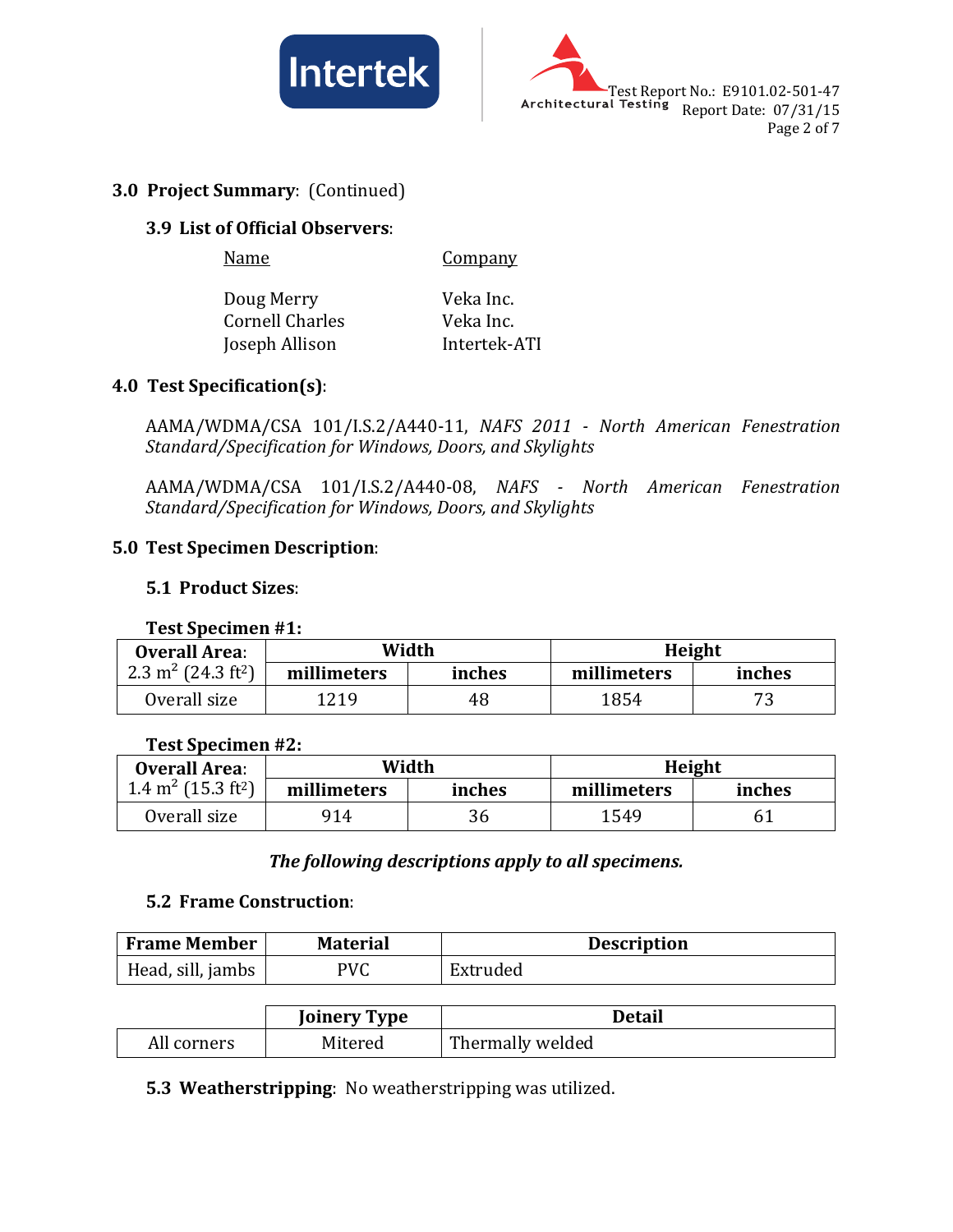



# **5.0 Test Specimen Description**: (Continued)

**5.4 Glazing**: *No conclusions of any kind regarding the adequacy or inadequacy of the glass in any glazed test specimen(s) can be made.*

#### **Test Specimen #1:**

| <b>Glass</b><br><b>Type</b> | <b>Spacer Type</b>                             | <b>Interior</b><br>Lite | <b>Exterior</b><br>Lite | <b>Glazing Method</b>                                                                                            |
|-----------------------------|------------------------------------------------|-------------------------|-------------------------|------------------------------------------------------------------------------------------------------------------|
| $5/8"$ IG                   | Rectangular-<br>shaped steel,<br>single sealed | 1/8"<br>annealed        | 1/8"<br>annealed        | The glass was set from the exterior<br>against a silicone sealant and<br>secured with rigid PVC glazing<br>beads |

#### **Test Specimen #2:**

| <b>Glass</b><br>Type | <b>Spacer Type</b>                             | <b>Interior</b><br>Lite | <b>Exterior</b><br>Lite | <b>Glazing Method</b>                                                                                            |
|----------------------|------------------------------------------------|-------------------------|-------------------------|------------------------------------------------------------------------------------------------------------------|
| $5/8"$ IG            | Rectangular-<br>shaped steel,<br>single sealed | 3/32"<br>annealed       | 3/32"<br>annealed       | The glass was set from the exterior<br>against a silicone sealant and<br>secured with rigid PVC glazing<br>beads |

| Location          |          | <b>Daylight Opening</b> | <b>Glass Bite</b>      |      |
|-------------------|----------|-------------------------|------------------------|------|
|                   | Quantity | millimeters             | inches                 |      |
| Specimen #1 frame |          | 1153 x 1788             | $45-3/8 \times 70-3/8$ | 5/8" |
| Specimen #2 frame |          | 848 x 1483              | $33-3/8 \times 58-3/8$ | 5/8" |

## **5.5 Drainage**: No drainage was utilized

**5.6 Hardware**: No hardware was utilized.

**5.7 Reinforcement**: No reinforcement was utilized.

## **6.0 Installation**:

The specimen was installed into a Spruce-Pine-Fir wood buck. The rough opening allowed for a 1/8" shim space. The nail fin perimeter of the window was sealed with a silicone sealant.

| <b>Location</b> | <b>Anchor Description</b>                      | <b>Anchor Location</b>        |  |
|-----------------|------------------------------------------------|-------------------------------|--|
|                 | Integral nail fin $ $ #8 x 2" truss head screw | Nominally spaced at 4-1/2" on |  |
|                 |                                                | center                        |  |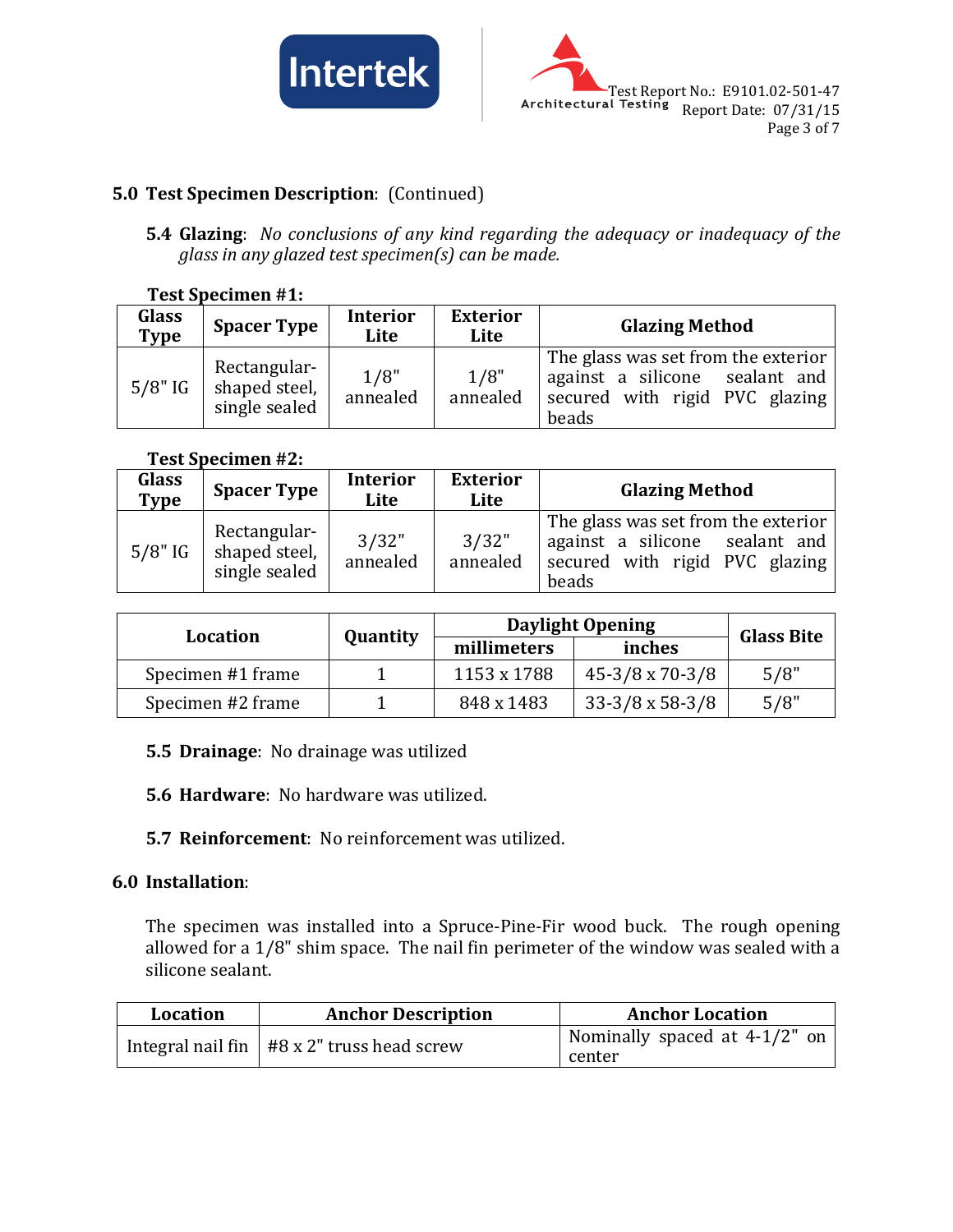



**7.0 Test Results**: The temperature during testing was 21°C (70°F). The results are tabulated as follows:

| <b>Test Specimen #1:</b>               |                                  |                                              |                |
|----------------------------------------|----------------------------------|----------------------------------------------|----------------|
| <b>Title of Test</b>                   | <b>Results</b>                   | <b>Allowed</b>                               | <b>Note</b>    |
| Air Leakage,                           |                                  |                                              |                |
| Infiltration per ASTM E 283            | $0.1 \frac{L}{s/m^2}$            | 1.5 $L/s/m^2$                                |                |
| at 75 Pa (1.57 psf)                    | $(0.01 \text{ cfm}/\text{ft}^2)$ | $(0.3 \text{ cfm}/\text{ft}^2) \text{ max.}$ | $\mathbf{1}$   |
| Air Leakage,                           |                                  |                                              |                |
| <b>Exfiltration per ASTM E 283</b>     | 0.1 L/s/m <sup>2</sup>           | 1.5 $L/s/m^2$                                |                |
| at 75 Pa (1.57 psf)                    | $(0.01 \text{ cfm}/\text{ft}^2)$ | $(0.3 \text{ cfm}/\text{ft}^2)$ max.         | $\mathbf{1}$   |
| <b>Canadian Air</b>                    |                                  |                                              |                |
| <b>Infiltration/Exfiltration Level</b> | Fixed                            | N/A                                          |                |
| <b>Water Penetration,</b>              |                                  |                                              |                |
| per ASTM E 547                         | N/A                              | N/A                                          | 3              |
| <b>Uniform Load Deflection,</b>        |                                  |                                              |                |
| per ASTM E 330                         | N/A                              | N/A                                          | 3              |
| <b>Uniform Load Structural,</b>        |                                  |                                              |                |
| per ASTM E 330                         | N/A                              | N/A                                          | 3              |
| <b>Forced Entry Resistance,</b>        |                                  |                                              |                |
| per ASTM F 588,                        |                                  |                                              |                |
| Type: D - Grade: 40                    | Pass                             | No entry                                     |                |
| <b>Thermoplastic Corner Weld</b>       | Pass                             | Meets as stated                              |                |
|                                        | <b>Optional Performance</b>      |                                              |                |
| <b>Water Penetration,</b>              |                                  |                                              |                |
| per ASTM E 547                         |                                  |                                              |                |
| at 360 Pa (7.52 psf)                   | Pass                             | No leakage                                   | $\overline{2}$ |
| <b>Uniform Load Deflection,</b>        |                                  |                                              |                |
| per ASTM E 330 taken                   |                                  |                                              |                |
| at the right jamb                      |                                  |                                              |                |
| $+2400$ Pa $(+50.13$ psf)              | $2.5$ mm $(0.10")$               |                                              |                |
| $-2400$ Pa $(-50.13$ psf)              | 10.3 mm $(0.40")$                | Report Only                                  | 4, 5, 6        |
| <b>Uniform Load Structural,</b>        |                                  |                                              |                |
| per ASTM E 330 taken                   |                                  |                                              |                |
| at the right jamb                      |                                  |                                              |                |
| $+3600$ Pa $(+75.19$ psf)              | $0.5$ mm $(0.02")$               | $0.5$ mm $(0.02")$ max.                      |                |
| -3600 Pa (-75.19 psf)                  | $0.5$ mm $(0.02")$               | $0.5$ mm $(0.02")$ max.                      | 5,6            |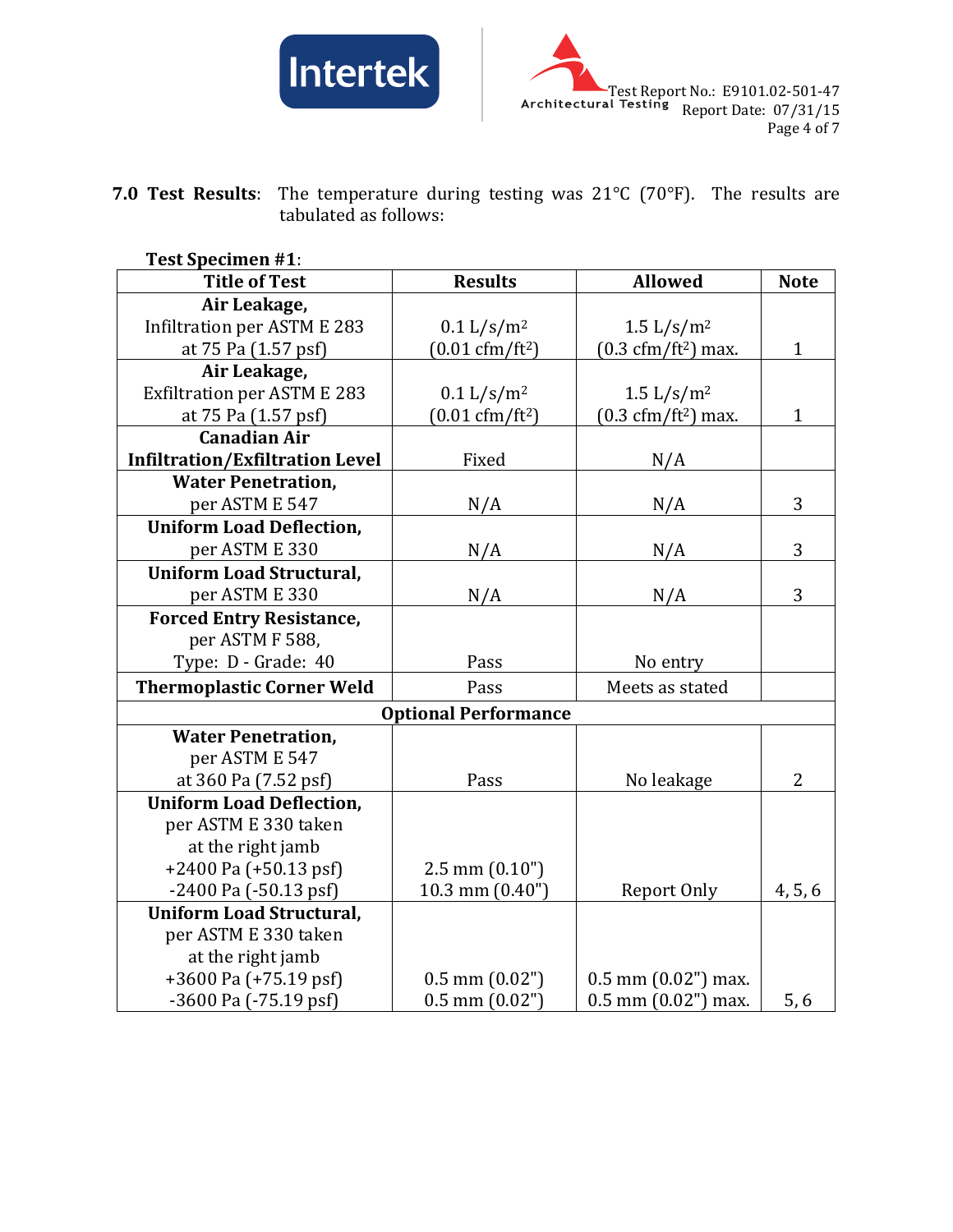



# **7.0 Test Results**: (Continued)

| <b>Test Specimen #2:</b>               |                                  |                                      |                |
|----------------------------------------|----------------------------------|--------------------------------------|----------------|
| <b>Title of Test</b>                   | <b>Results</b>                   | <b>Allowed</b>                       | <b>Note</b>    |
| Air Leakage,                           |                                  |                                      |                |
| Infiltration per ASTM E 283            | 0.1 L/s/m <sup>2</sup>           | 1.5 $L/s/m^2$                        |                |
| at 75 Pa (1.57 psf)                    | $(0.01 \text{ cfm}/\text{ft}^2)$ | $(0.3 \text{ cfm}/\text{ft}^2)$ max. | $\mathbf{1}$   |
| Air Leakage,                           |                                  |                                      |                |
| <b>Exfiltration per ASTM E 283</b>     | 0.1 L/s/m <sup>2</sup>           | 1.5 $L/s/m^2$                        |                |
| at 75 Pa (1.57 psf)                    | $(0.01 \text{ cfm}/\text{ft}^2)$ | $(0.3 \text{ cfm}/\text{ft}^2)$ max. | $\mathbf{1}$   |
| <b>Canadian Air</b>                    |                                  |                                      |                |
| <b>Infiltration/Exfiltration Level</b> | Fixed                            | N/A                                  |                |
| <b>Water Penetration,</b>              |                                  |                                      |                |
| per ASTM E 547                         | N/A                              | N/A                                  | 3              |
| <b>Uniform Load Deflection,</b>        |                                  |                                      |                |
| per ASTM E 330                         | N/A                              | N/A                                  | 3              |
| <b>Uniform Load Structural,</b>        |                                  |                                      |                |
| per ASTM E 330                         | N/A                              | N/A                                  | 3              |
| <b>Forced Entry Resistance,</b>        |                                  |                                      |                |
| per ASTM F 588,                        |                                  |                                      |                |
| Type: D - Grade: 40                    | Pass                             | No entry                             |                |
| <b>Thermoplastic Corner Weld</b>       | Pass                             | Meets as stated                      |                |
|                                        | <b>Optional Performance</b>      |                                      |                |
| <b>Water Penetration,</b>              |                                  |                                      |                |
| per ASTM E 547                         |                                  |                                      |                |
| at 360 Pa (7.52 psf)                   | Pass                             | No leakage                           | $\overline{2}$ |
| <b>Uniform Load Deflection,</b>        |                                  |                                      |                |
| per ASTM E 330 taken                   |                                  |                                      |                |
| at the right jamb                      |                                  |                                      |                |
| $+2400$ Pa $(+50.13$ psf)              | $2.0$ mm $(0.08")$               |                                      |                |
| $-2400$ Pa $(-50.13$ psf)              | 4.5 mm $(0.18")$                 | Report Only                          | 4, 5, 6        |
| <b>Uniform Load Structural,</b>        |                                  |                                      |                |
| per ASTM E 330 taken                   |                                  |                                      |                |
| at the right jamb                      |                                  |                                      |                |
| $+3600$ Pa $(+75.19$ psf)              | $0.3$ mm $(0.01")$               | $0.5$ mm $(0.02")$ max.              |                |
| -3600 Pa (-75.19 psf)                  | $0.3$ mm $(0.01")$               | $0.5$ mm $(0.02")$ max.              | 5,6            |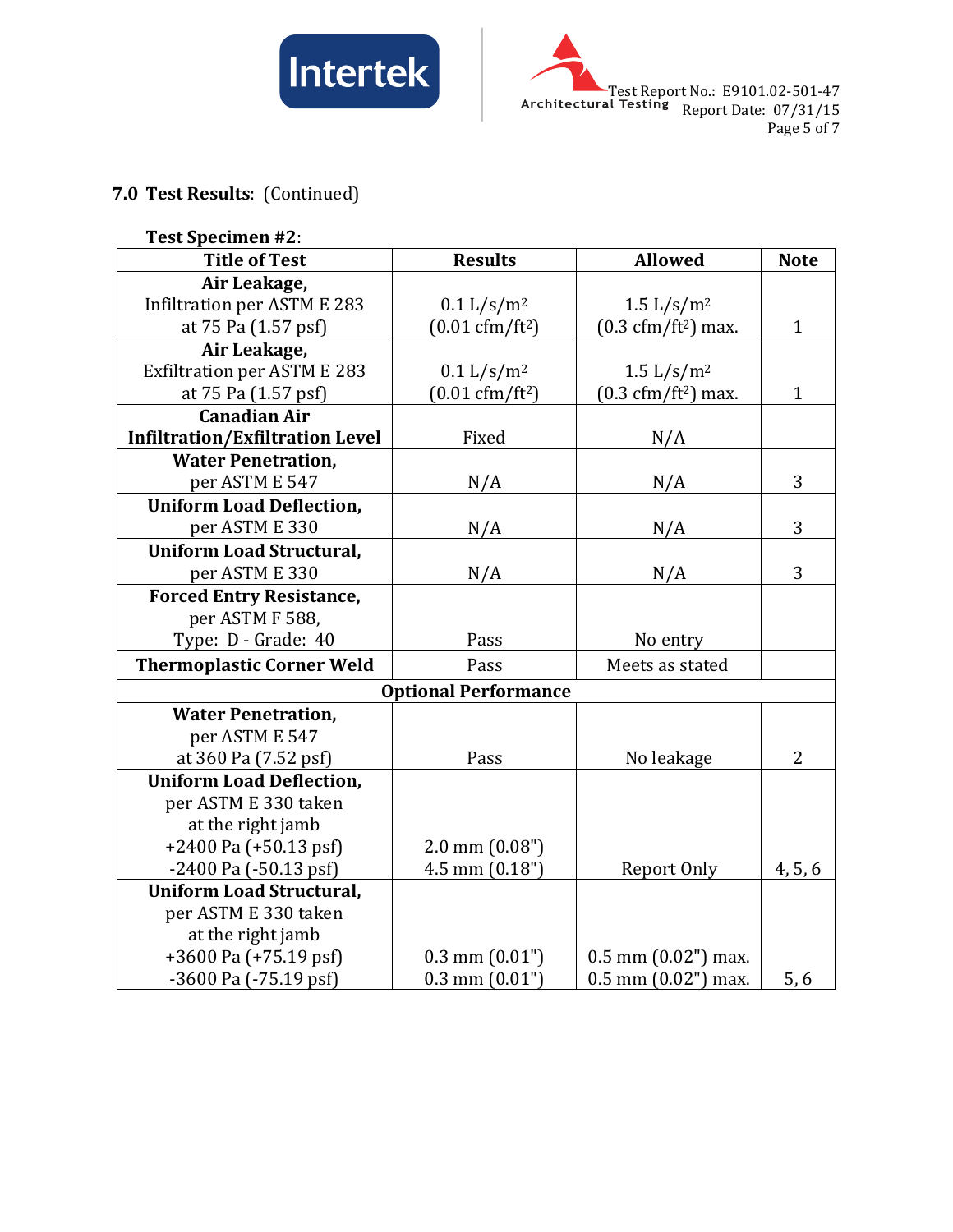



**7.0 Test Results**: (Continued)

*Note 1: The tested specimen meets (or exceeds) the performance levels specified in AAMA/WDMA/CSA 101/I.S.2/A440 for air leakage resistance.*

*Note 2: Without insect screen.*

*Note 3: The client opted to start at a pressure higher than the minimum required. Test results are reported under Optional Performance.*

*Note 4: The deflections reported are not limited by AAMA/WDMA/CSA 101/I.S.2/A440 for this product designation. The deflection data is recorded in this report for special code compliance and information only.*

*Note 5: Loads were held for 10 seconds.*

*Note 6: Tape and film were not used to seal against air leakage during structural testing.*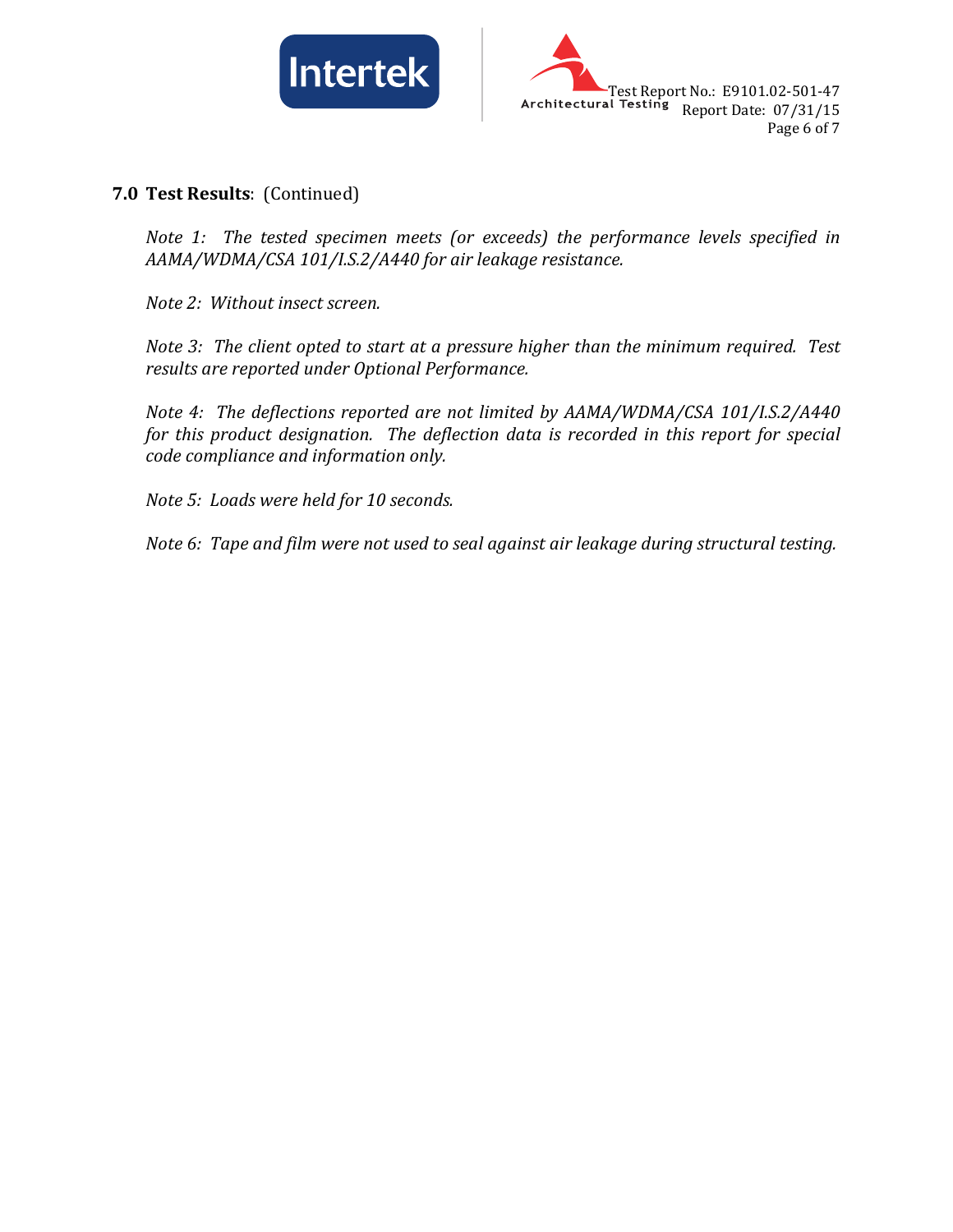



Intertek-ATI will service this report for the entire test record retention period. Test records such as detailed drawings, datasheets, representative samples of test specimens, or other pertinent project documentation, will be retained by Intertek-ATI for the entire test record retention period.

This report does not constitute certification of this product nor an opinion or endorsement by this laboratory. It is the exclusive property of the client so named herein and relates only to the specimen(s) tested. This report may not be reproduced, except in full, without the written approval of Intertek-ATI.

For INTERTEK-ATI

Joseph E. Allison Lynn George

\_\_\_\_\_\_\_\_\_\_\_\_\_\_\_\_\_\_\_\_\_\_\_\_\_\_\_\_\_\_\_\_\_\_\_\_\_\_\_\_\_\_\_ \_\_\_\_\_\_\_\_\_\_\_\_\_\_\_\_\_\_\_\_\_\_\_\_\_\_\_\_\_\_\_\_\_\_\_\_\_\_\_\_\_\_\_\_\_\_\_\_

Director – Regional Operations

JEA:sld

Attachments (pages): This report is complete only when all attachments listed are included. Appendix-A: Alteration Addendum (1) Appendix-B: Location of Air Seal (1) Appendix-C: Drawings (1) Complete drawings packet on file with Intertek-ATI

This report produced from controlled document template ATI 00438, revised 06/27/14.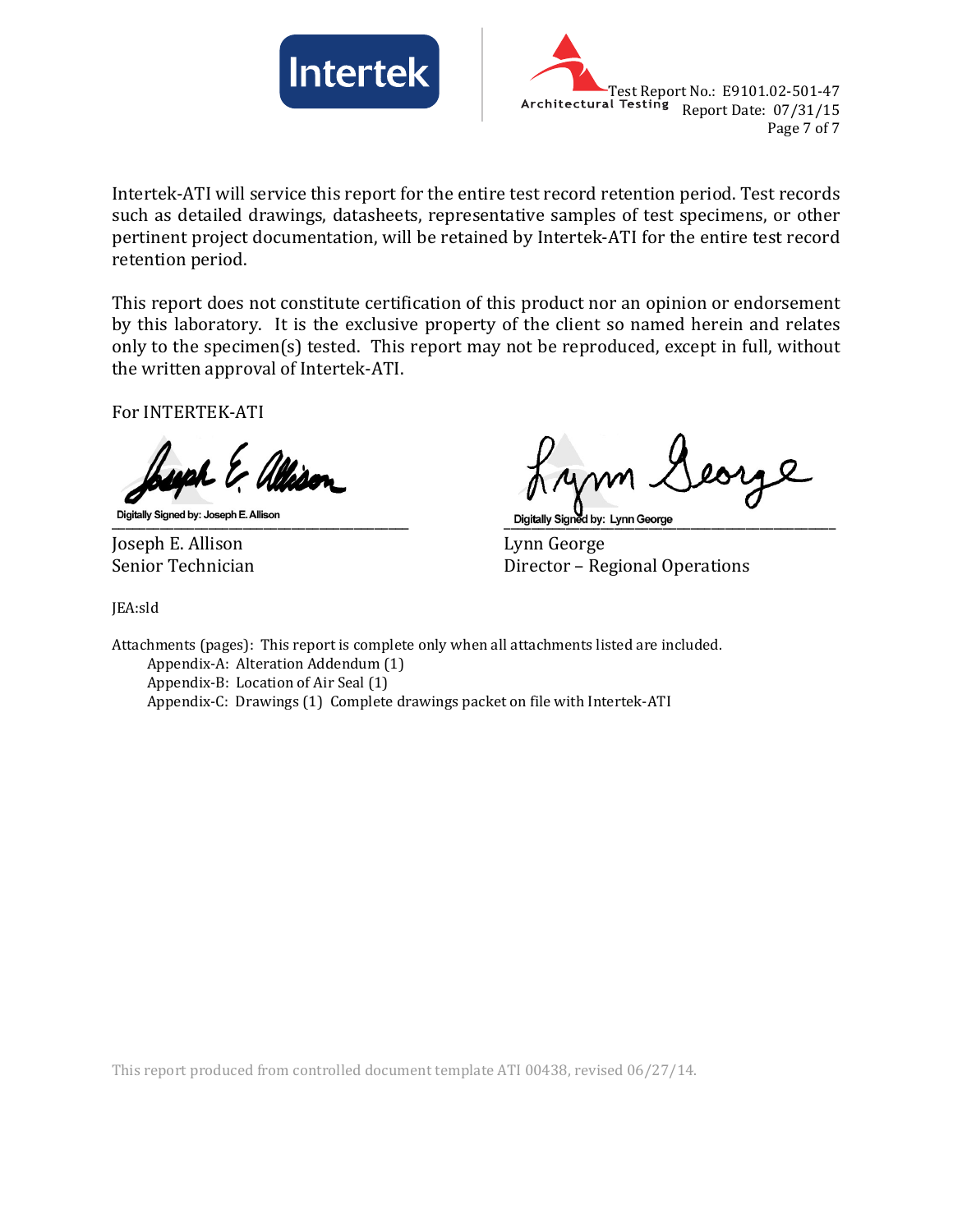



# **Appendix A**

# **Alteration Addendum**

*Note: No alterations were required.*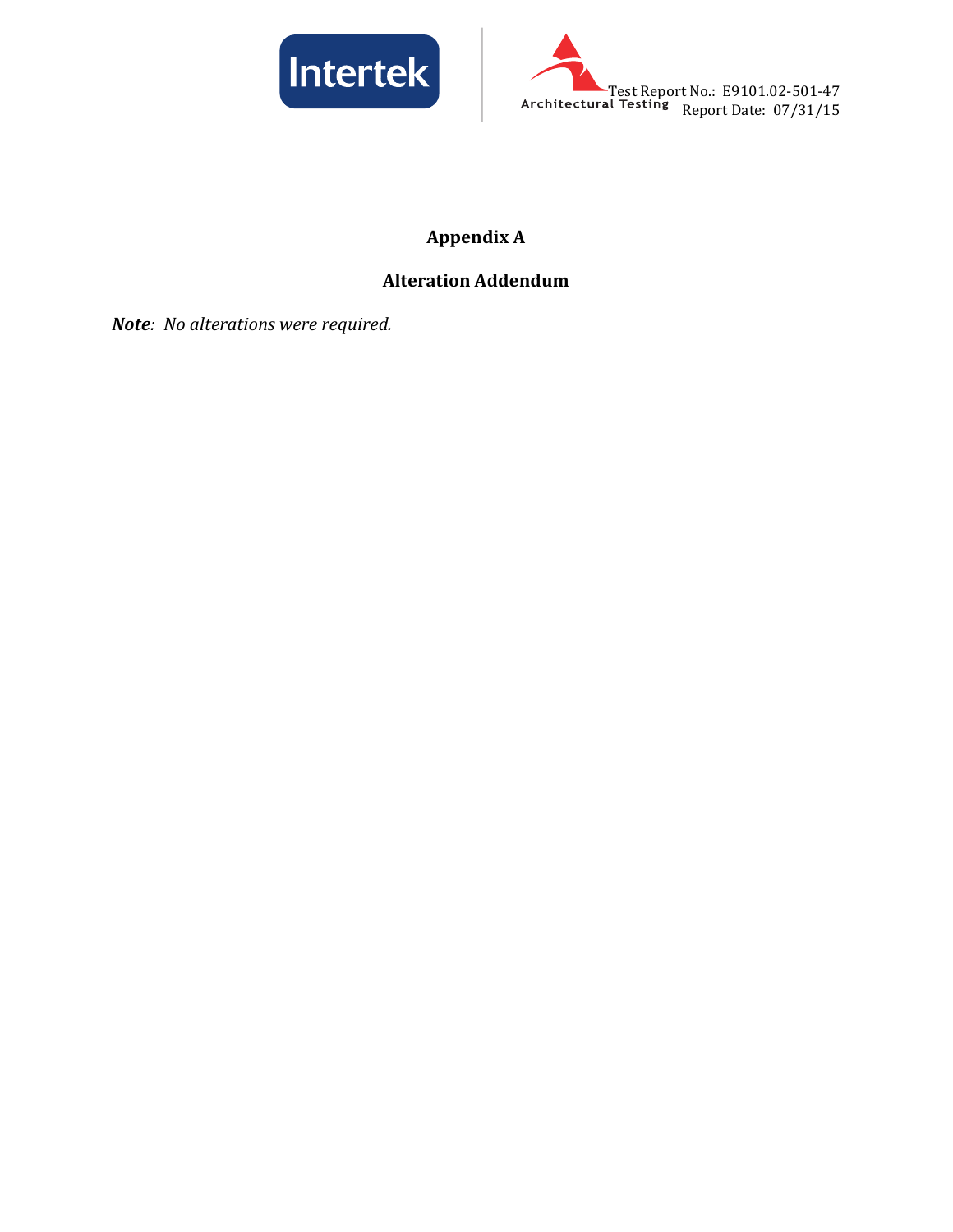



## **Appendix B**

**Location of Air Seal**: The air seal between the test specimen and the test wall is detailed below. The seal is made of foam weatherstripping and is attached to the edge of the test specimen buck. The test specimen buck is placed against the test wall and clamped in place, compressing the weatherstripping and creating a seal.

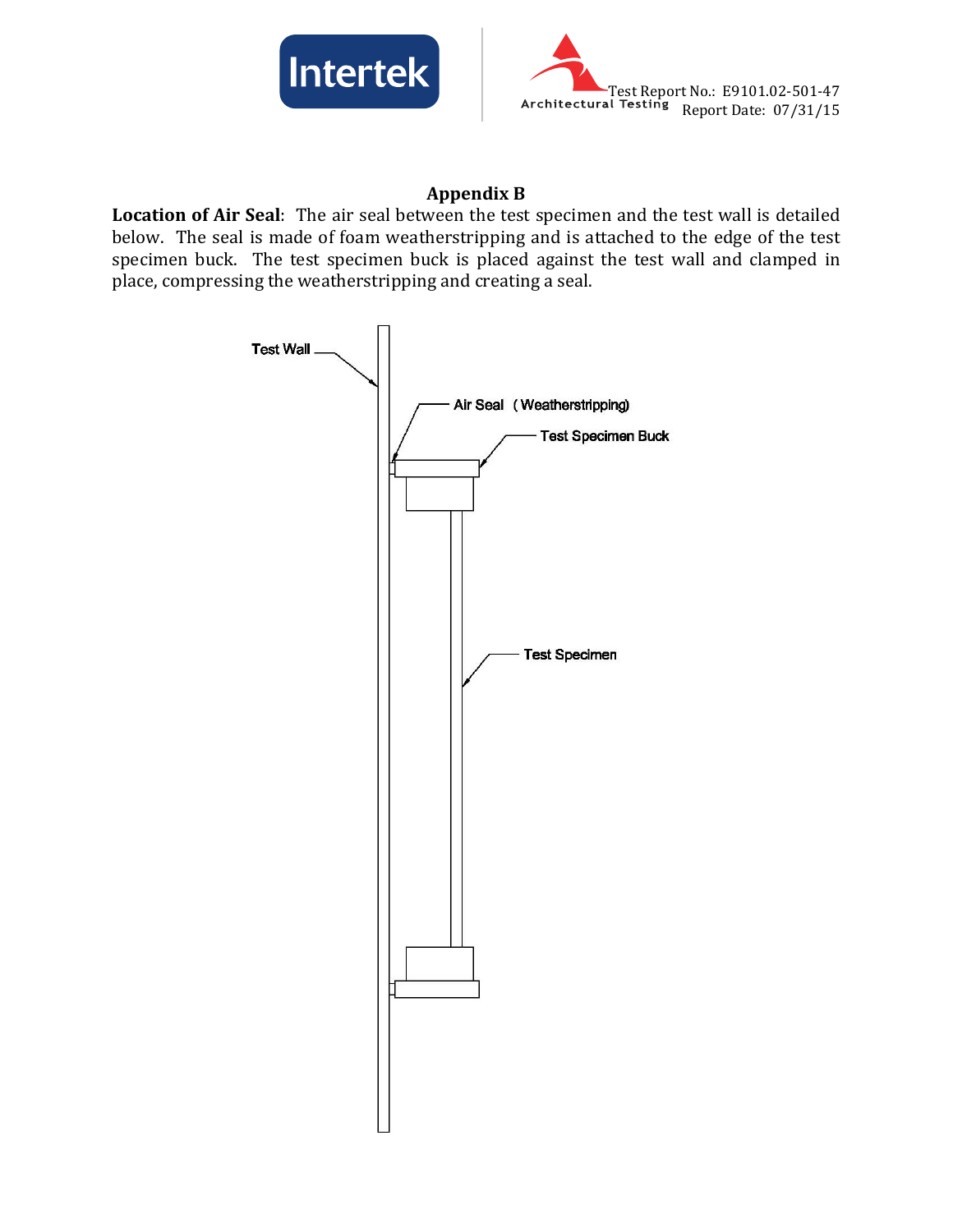



# **Appendix C**

# **Drawing(s)**

*Note: Complete drawings packet on file with Intertek-ATI*